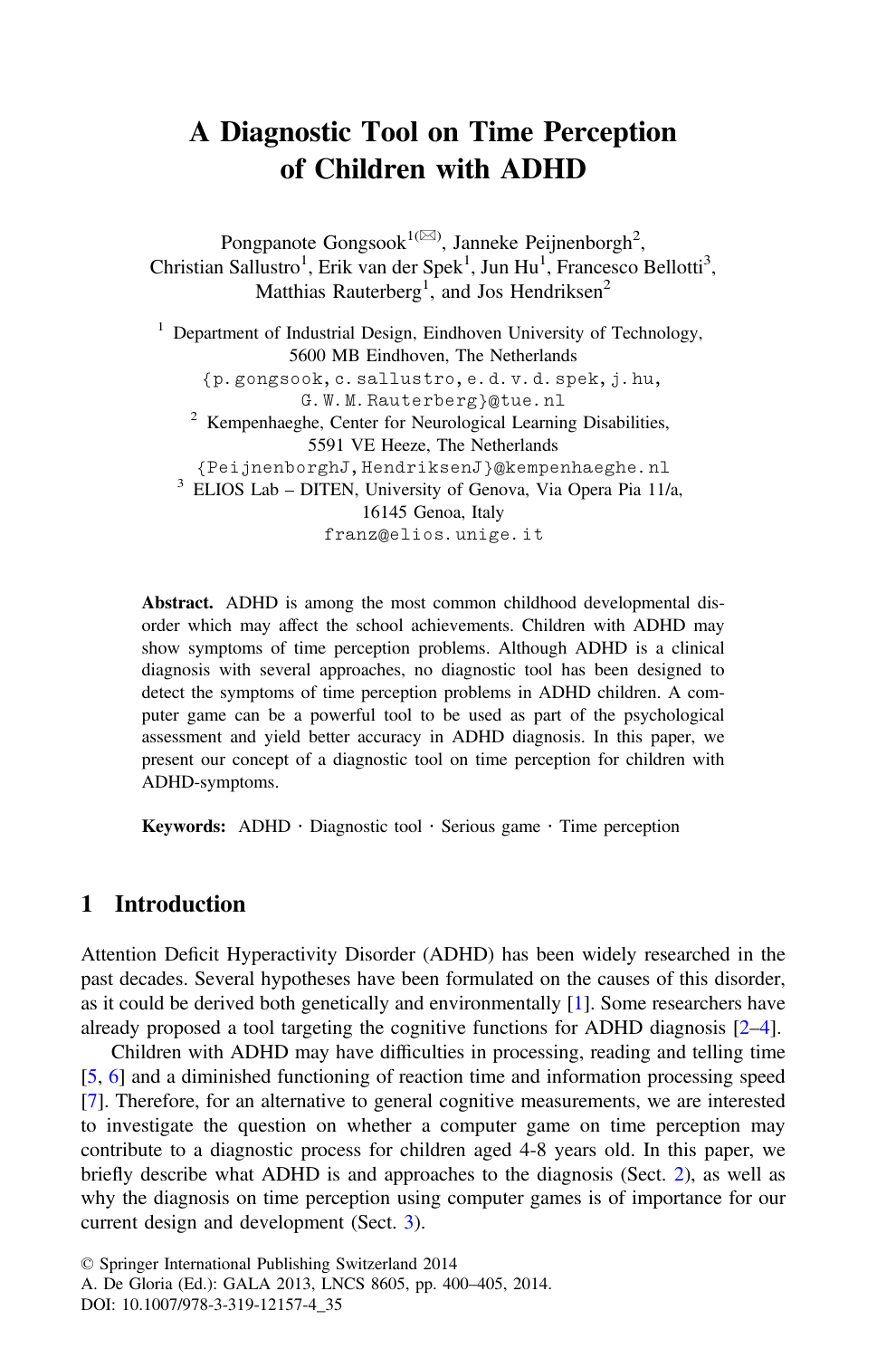#### <span id="page-1-0"></span>2 Attention Deficit Hyperactivity Disorder (ADHD)

ADHD is a behavioral and developmental disorder identified by the Diagnostic and Statistical Manual of Mental Disorders, Fourth Edition (DSM-IV) [[8\]](#page-4-0). Its symptoms must be present before the age of seven, persist for at least six months, must be maladaptive for the development of the child, inconsistent with the person's developmental level, and severe enough to impact daily functioning across several environment settings [\[9](#page-4-0)]. They reveal subtle but clear impairments in several complex functional systems such as selective attention, memory, motor speed and visuomotor ability, inhibitory control, and working memory [\[2](#page-4-0)].

Despite that we have DSM-IV guidelines for ADHD, no absolute methods for diagnosis have been defined. Moreover, it is difficult to diagnose ADHD since this developmental disability can not be diagnosed until children are six years of age, when they are exposed to classroom learning of academic tasks [\[10](#page-4-0)]. There are some computer games designed for ADHD diagnosis for example IntegNeuro [\[11](#page-4-0)], and Groundskeeper [[12\]](#page-4-0). IntegNeuro is designed to assess people aged 6–96 years old, while Groundskeeper has been designed to target people from 6–17 years old.

We agree with Greenberg [[13\]](#page-4-0) that there is no such game that fits all age groups, the diagnostic game should be tailored to match the specific age group. The target age group of children in our project is 4–8 years old, the reason for choosing this age range complies with what Kalff [[14\]](#page-5-0) stated: (1) there is a limited amount of research conducted with children 4–8 years old, and (2) The symptoms that can be diagnosed as belonging to ADHD are not obviously shown but will gradually emerge when the children grows up.

#### 3 A Diagnostic Tool on Time Perception

Time perception is a conceptual understanding that enables us to predict, anticipate, and respond to events occurring in the environment  $[15]$  $[15]$ . Children with ADHD may have deficits in working memory, that is related to time perception [[16\]](#page-5-0). In addition, we know that children with ADHD may have brain abnormalities in some regions such as the pre-frontal cortex, basal ganglia, striatum, corpus callosum, nucleus caudatus, globus pallidus and cerebellum [\[17](#page-5-0)]. Those regions relate to the conceptual understanding of time [[18\]](#page-5-0). Moreover, unlike other symptoms that could decline when the child grow up, time perception problems still remain even when the child becomes an adult [\[19](#page-5-0)]. This makes time perception a suitable factor for diagnosis. Therefore, we contend that if we have a better understanding of time perception in children with ADHD, we can train time perception, which contributes to the treatment of attention problems in children with ADHD.

#### 3.1 Game as a Diagnostic Tool

Computer games offer players with intense and often relentless action, immediate rewards, challenging, and appealing stories, which seems to be something the brain of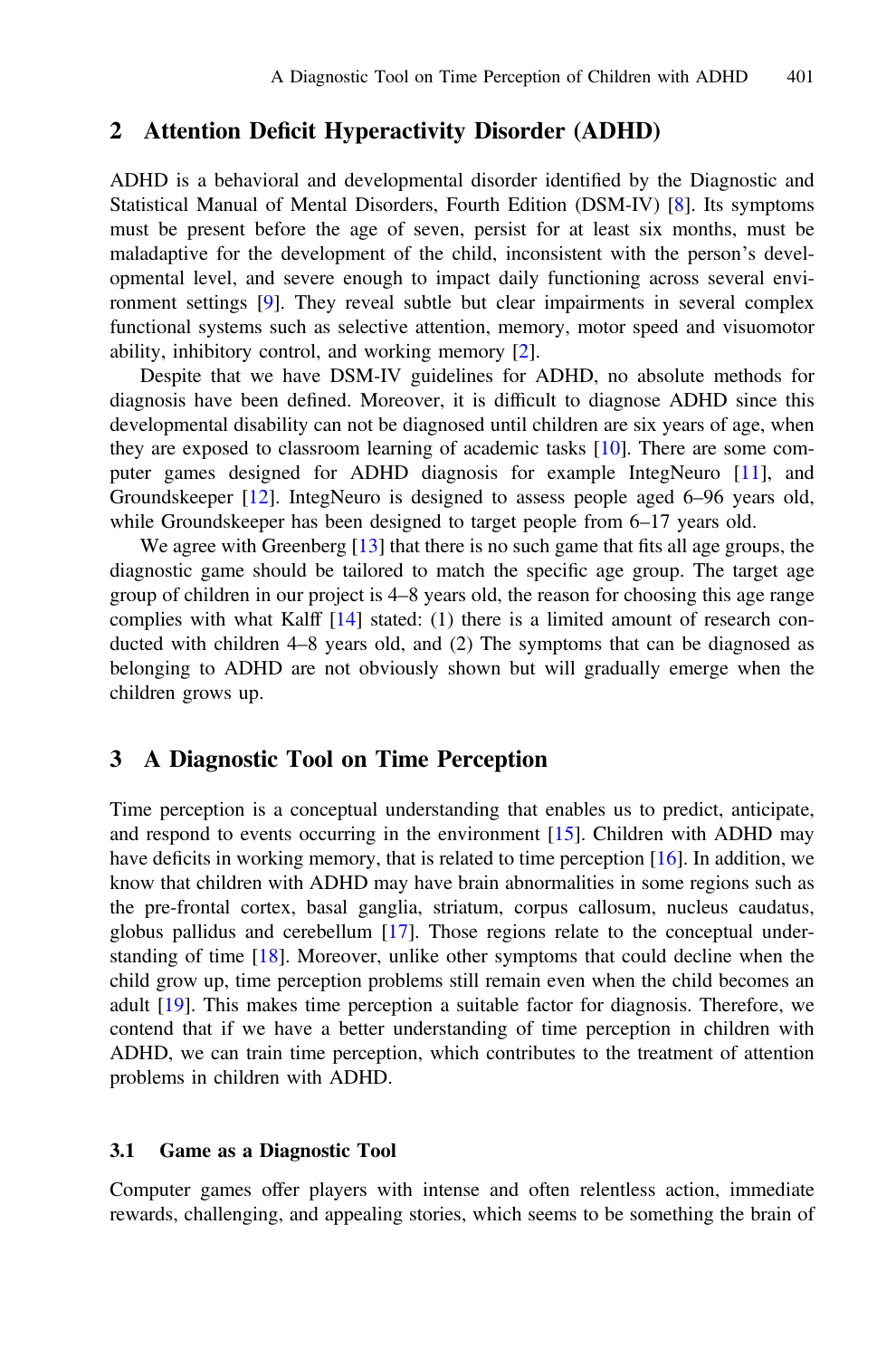children with ADHD eagerly desire, and they hardly get from the everyday life outside the digital world  $[20]$  $[20]$ . The game we are creating is well fitted to the term of serious game [[21\]](#page-5-0). It is designed specifically for diagnostic purposes with immersive environments, and multimodal interaction.

We aim at giving them the feeling that they are playing instead of being tested. Computer games could give an advantage over a plain psychological test because it does not induce a type of the Hawthorne effect [[22\]](#page-5-0), where kids behave differently when they know they are being studied. Using a game could therefore improve the ecological and external validity of ADHD diagnosis.

#### 3.2 Current Project Approach

We have formed a collaborative and multidisplinary working team of computer scientists and designers from Eindhoven University of Technology, and psychologists from Kempenhaeghe, center for neurological learning disabilities. The development of the diagnostic tool is roughly divided into three phases in each iteration: design, implementation, and evaluation, with a spiral model  $[23, 24]$  $[23, 24]$  $[23, 24]$ . In the design phase we applied participatory design model (PD) [\[25](#page-5-0)] and user-centred design (UCD) [\[26](#page-5-0)]. We working with psychologists for their requirement, and re-design the diagnostic tool regarding to their feedback and comments. Children have been involved and observed do they understand our designed user-interaction, and asked how the non-player control characters in the game should looks like (see Fig. 1).



Fig. 1. Sample design of game scene and non-player control characters by a child

According to Zapata-Rivera and Bauer [\[27](#page-5-0)], there are some important items that should be taken into account when designing the game: (1) avoid to construct irrelevant content which need knowledge or skills on the player's side that are unrelated to our assessment goal, (2) limit other types of user interaction, but do not make the game boring or repetitive, (3) if we need more cognitive processing in working memory, we must introduce high interactivity and engagement, (4) players need support from ingame tutorial to become familiar and know how to interact with the game environment, and (5) provide formative feedback to the players.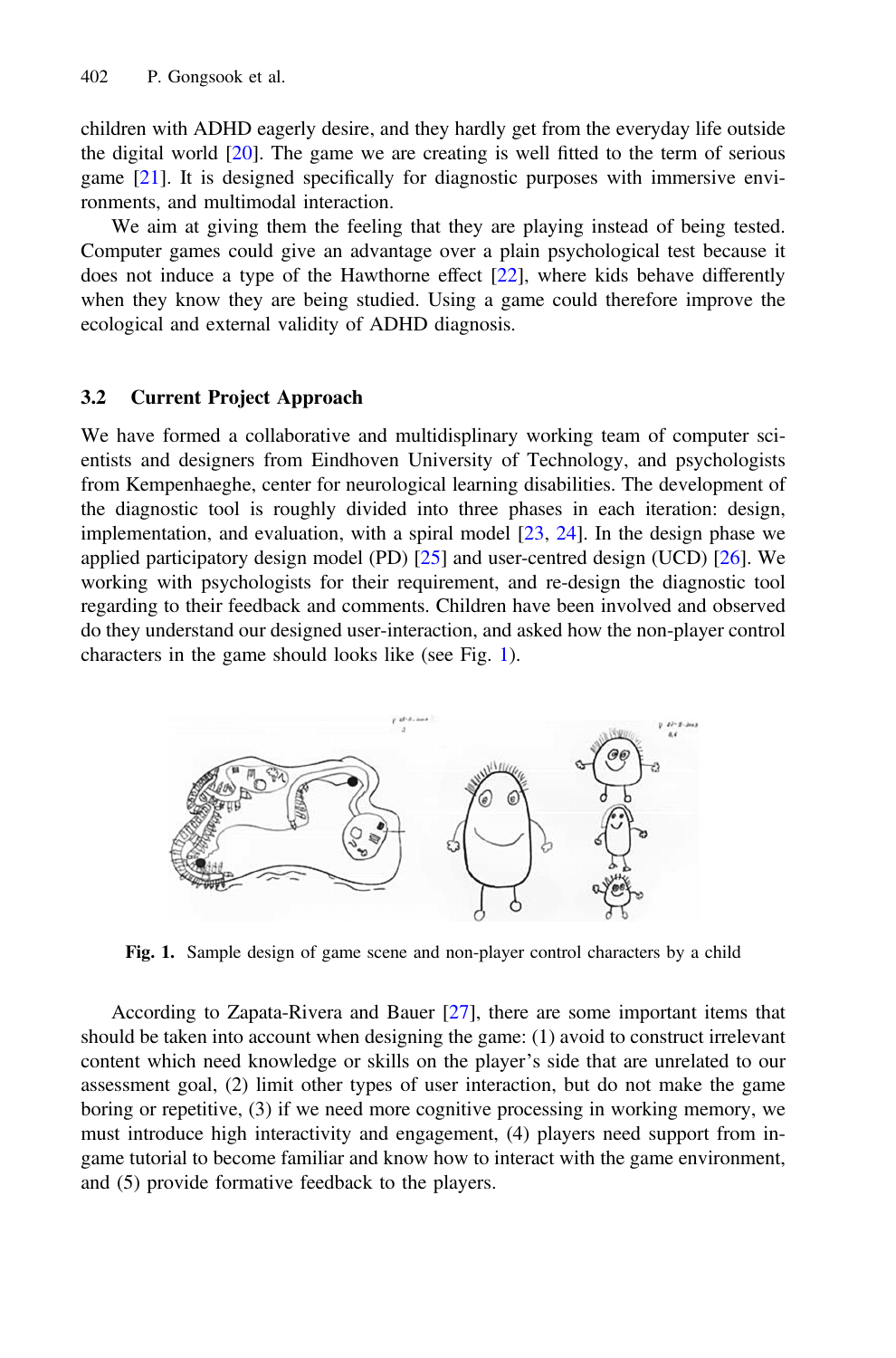

Fig. 2. Sample screenshot of the diagnostic tool

The diagnostic tool will be used with a supervision from a psychologist. It is a single player game display in first person view using 23 inch LCD touch screen. Duration for diagnosing with our tool is set to the maximum of 30 minutes per session so the child will not feel too much fatigue. The diagnostic tool has a controlled linear story to secure that every child who plays our diagnostic tool will experience the same story progression. We have designed mini games to test specific aspects of time perception and related aspects such as time estimation, reaction time, and waiting time behavior.

Figure 2 shows one of the mini games which testing on children inhibition with gonogo signals, the child has to clean banana peels from the pathway but the cleaning will be successful only when the monkey is hiding behind the leftmost banana trees. We believe that children who perform worse in the mini games have more possible deficits in the relevant executive functions. We already had a small evaluation test with normal children and received very positive feedback.

### 4 Future Work

We would like to explore whether information of time perception does contribute to an understanding of children with ADHD. Before going to conduct a clinical experiment with children, we will conduct a pilot test to get qualitative data and observations from children's behaviors to assess key game features such as usability, usefulness playfulness and attractiveness.

## 5 Conclusion

ADHD is a developmental behavior disorder which impedes the learning achievements of children. Psychologists use a combination of various approaches to diagnose ADHD. But there is no existing computer game which is designed extensively to diagnose possible deficits in time perception which we know is associated with ADHD.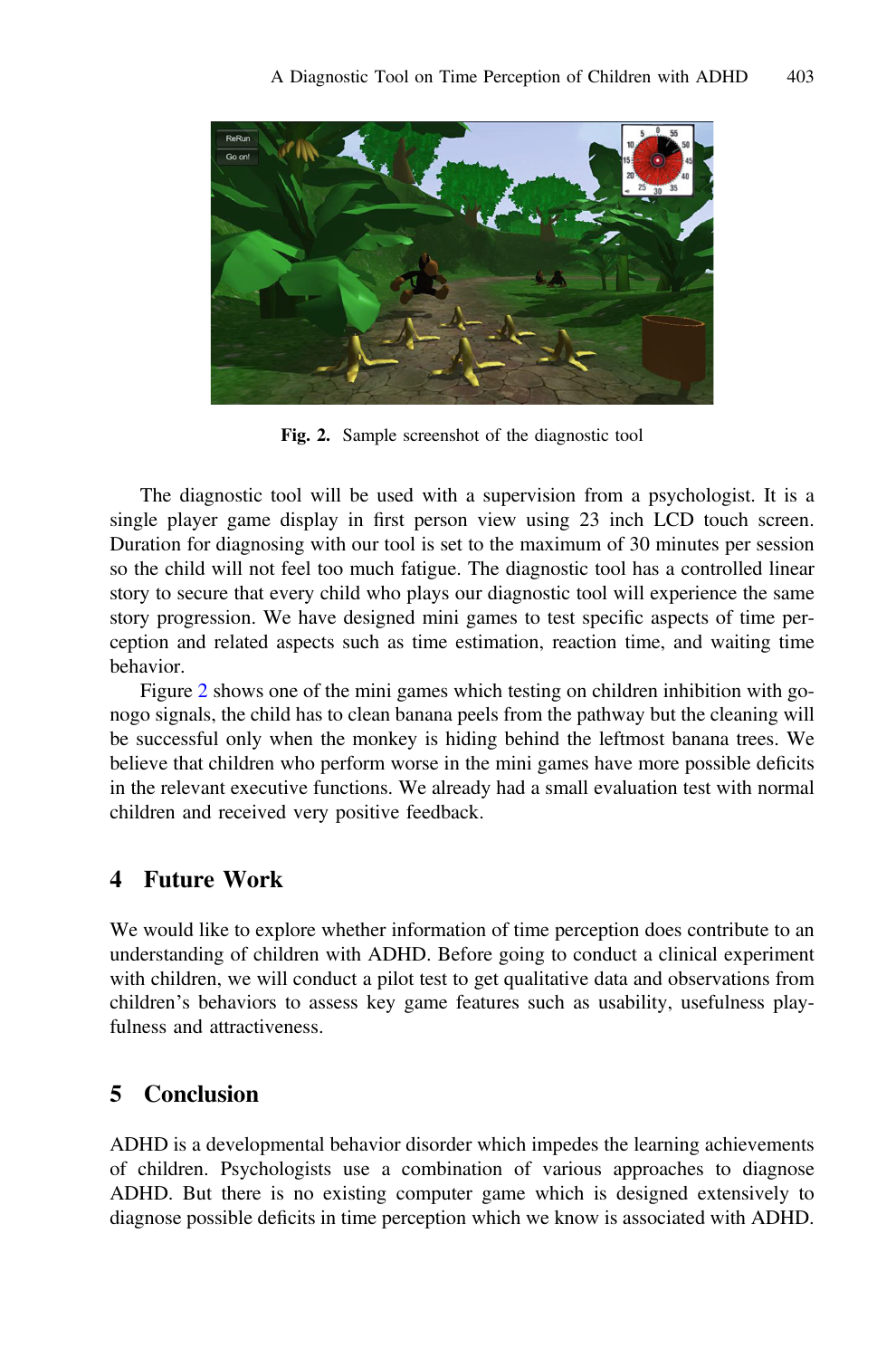<span id="page-4-0"></span>In this paper we present our concept of a diagnostic tool, and mini games. We strongly believe that a computer game on time perception will definitely contribute to the diagnostic process for children aged 4–8 years old. We are not yet receiving the confirmation, but from the evaluation feedback we consider that we are getting closer to receive the answer soon.

Acknowledgement. This work was supported by the Erasmus Mundus Joint Doctorate in Interactive and Cognitive Environments (ICE), which is funded by the EACEA Agency of the European Commission under EMJD ICE FPA n 2010-0012. We are also very grateful for the collaboration with Dr. Jos Hendriksen, Prof. Dr. Hans Vles, Prof. Dr. Bert Aldenkamp, and Janneke Peijnenborgh MSc. from Kempenhaeghe, Center for Neurological Learning Disabilities, and Christian Sallustro from the User System Interation (USI) program, Eindhoven University of Technology.

## References

- 1. Attention-Deficit/Hyperactivity Disorder: Causes of ADHD. [http://www.webmd.com/add](http://www.webmd.com/add-adhd/guide/adhd-causes)[adhd/guide/adhd-causes](http://www.webmd.com/add-adhd/guide/adhd-causes)
- 2. Gualtieri, C., Johnson, L.: ADHD: Is objective diagnosis possible? Psychiatry (Edgmont). 2, 44–53 (2005)
- 3. Elwood, R.W.: MicroCog: assessment of cognitive functioning. Neuropsychol. Rev. 11, 89–100 (2001)
- 4. Gualtieri, C.T., Johnson, L.G.: Reliability and validity of a computerized neurocognitive test battery, CNS Vital Signs. Arch. Clin. Neuropsychol. 21, 623–643 (2006)
- 5. Hurks, P.P., Hendriksen, J.G.: Retrospective and prospective time deficits in childhood ADHD: The effects of task modality, duration, and symptom dimensions. Child Neuropsychol. 17, 34–50 (2010)
- 6. Barkley, R., Koplowitz, S.: Sense of time in children with ADHD: effects of duration, distraction, and stimulant medication. J. Int. Neuropsychol. Soc. 3, 359–369 (1997)
- 7. Leth-Steensen, C., Elbaz, Z.K., Douglas, V.I.: Mean response times, variability, and skew in the responding of ADHD children: a response time distributional approach. Acta Psychol. (Amst) 104, 167–190 (2000)
- 8. American Psychological Association: Diagnostic and Statistical Manual of Mental Disorders, Washington, D.C. (1994)
- 9. Goldman, L.S., Genel, M., Bezman, R.J., Slanetz, P.J.: Diagnosis and treatment of attentiondeficit/hyperactivity disorder in children and adolescents. JAMA J. Am. Med. Assoc. 279, 1100–1107 (1998)
- 10. Glascoe, F.P.: Early detection of developmental and behavioral problems. Pediatr. Rev. 21, 272–279, quiz 280 (2000)
- 11. New breakthrough in diagnosis of ADHD. [http://sydney.edu.au/news/84.html?newsstoryid=](http://sydney.edu.au/news/84.html?newsstoryid=4501) [4501](http://sydney.edu.au/news/84.html?newsstoryid=4501)
- 12. Montini, L.: CogCubed Is Using Games to Help Diagnose ADHD. [http://www.health2con.](http://www.health2con.com/news/2013/04/16/cogcubed-is-using-games-to-diagnose-adhd/) [com/news/2013/04/16/cogcubed-is-using-games-to-diagnose-adhd/](http://www.health2con.com/news/2013/04/16/cogcubed-is-using-games-to-diagnose-adhd/)
- 13. Greenberg, B.S., Sherry, J., Lachlan, K., Lucas, K., Holmstrom, A.: Orientations to video games among gender and age groups. Simul. Gaming 41, 238–259 (2010)